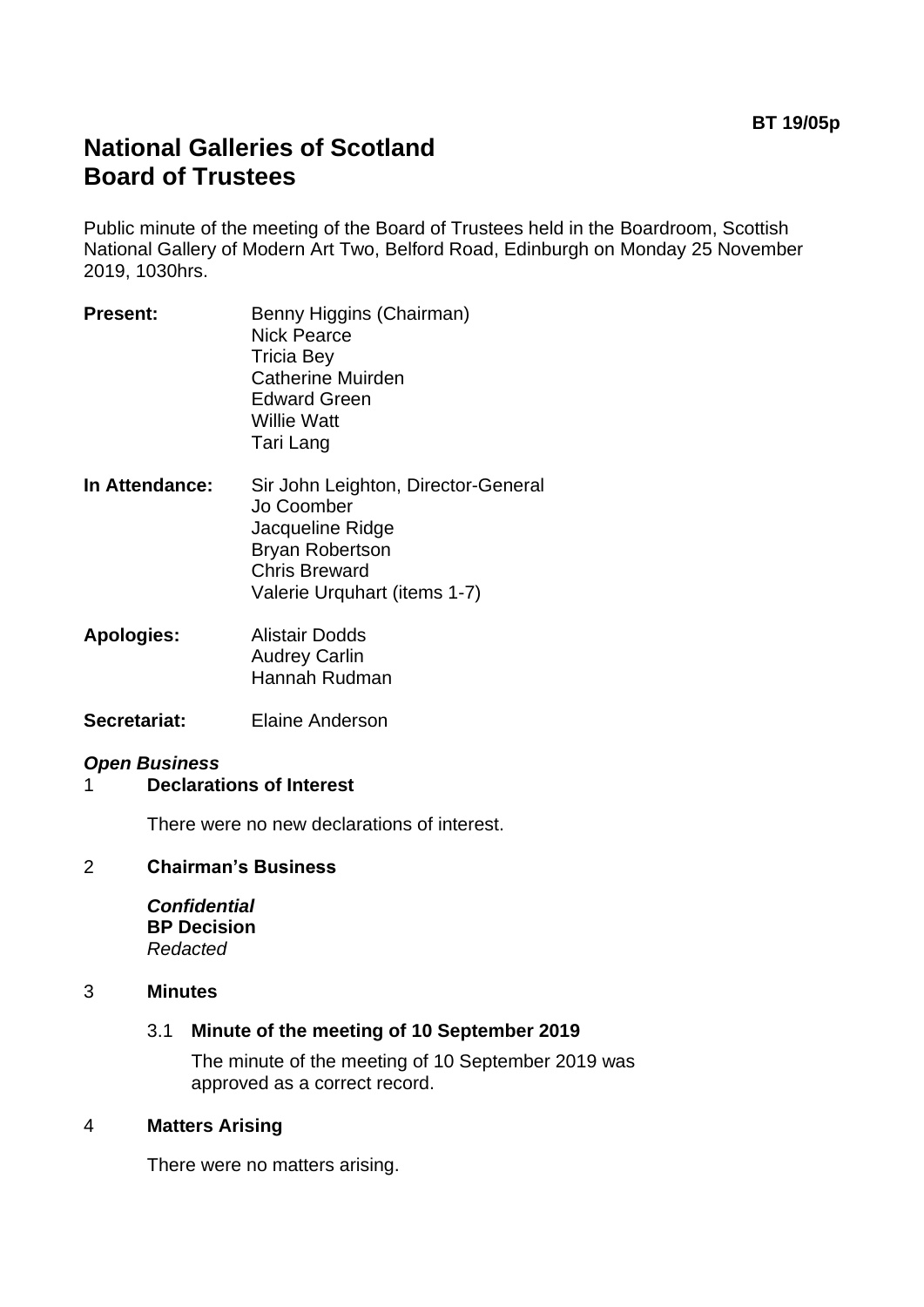## 5 **Director-General's Report**

The report was noted.

## *Reserved Business*

#### *Redacted*

## *Open Business*

#### 10 **Reports**

10.1 **Collection: Quarterly Report including acquisitions** Professor Breward noted some of the interesting acquisitions outlined in the paper. It was noted that two gifts had been forthcoming on the back of the Collage show.

> The Spencer bequest had led to funding for research on Paolozzi works, including employment of a post.

> Doors Open Day at Granton had been really successful and a number of local people had attended.

## 10.1.2 **Disposals Report**

The report was noted.

## 10.2 **Public Engagement Quarterly Report**

Ms Coomber outlined some of the recent publicity around the collection. There had been excellent reaction in the press to the MacKinnon photography show.

The new Education facility at Modern One was open and well subscribed. The holiday programme at Modern One had also been very popular.

A new phase of "strategy in action" sessions had been created for staff. This enabled people to see how projects on the ground related to the new strategy and the sessions were presented by colleagues from all levels of the organisation.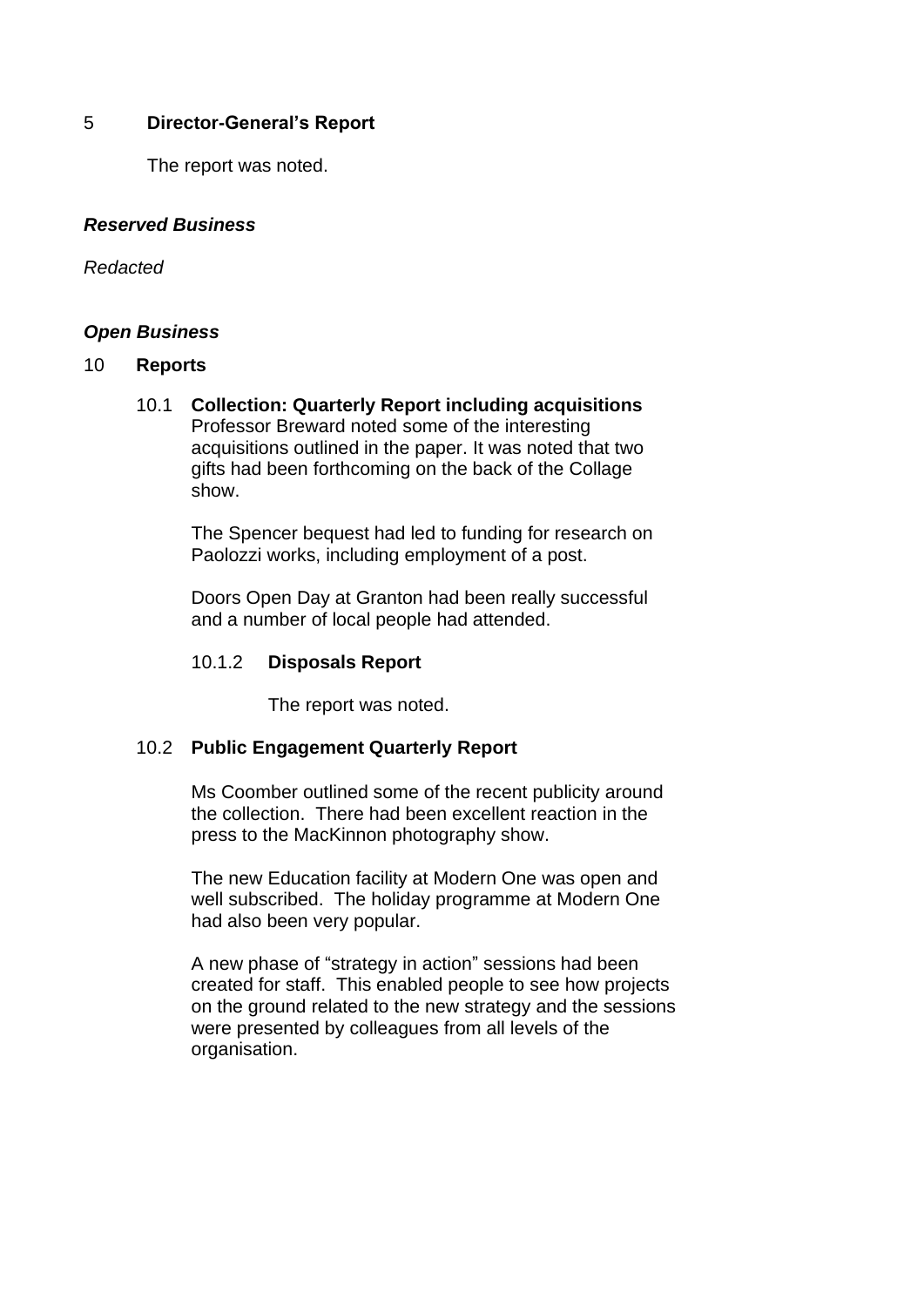Visitor Journey Mapping had taken place and the recommendations would be worked through over the coming months as part of the Visitor Experience Driver.

Ms Coomber explained that the Modern Two café would reopen shortly, completely refurbished and renamed Paolozzi's Kitchen.

#### 10.3 **Public Programme**

#### 10.3.1 **Quarterly Report**

Colleagues noted the current and planned programme and commended the Paula Rego exhibition.

#### 10.3.2 **Visitor Figures: August-October 2019**

Ms Lang commented on the challenge of the falling visitor numbers and asked how NGS was addressing this. It was noted that there was a downturn in visitors to attractions across the city. There were a number of projects in train which would hopefully boost the numbers going forward. It was noted that it was not just about numbers, but also the quality of the experience.

Trustees sought further discussion on visitor numbers and experience. Further discussion was required with the Leadership Team in this regard also.

#### 10.4 **Operations Quarterly Report**

Mr Robertson updated colleagues on work being delivered through the COO team.

Much work had been taking place with colleagues on the results of the Perspectives survey. The HR team was also making good progress in updating policies and procedures.

The lifts remained a concern. There had been a number of breakdowns across the estate. The solution would be part of a broader estates review through the quinquennial programme. Costs were being identified as part of that review to bring the estate up to standard.